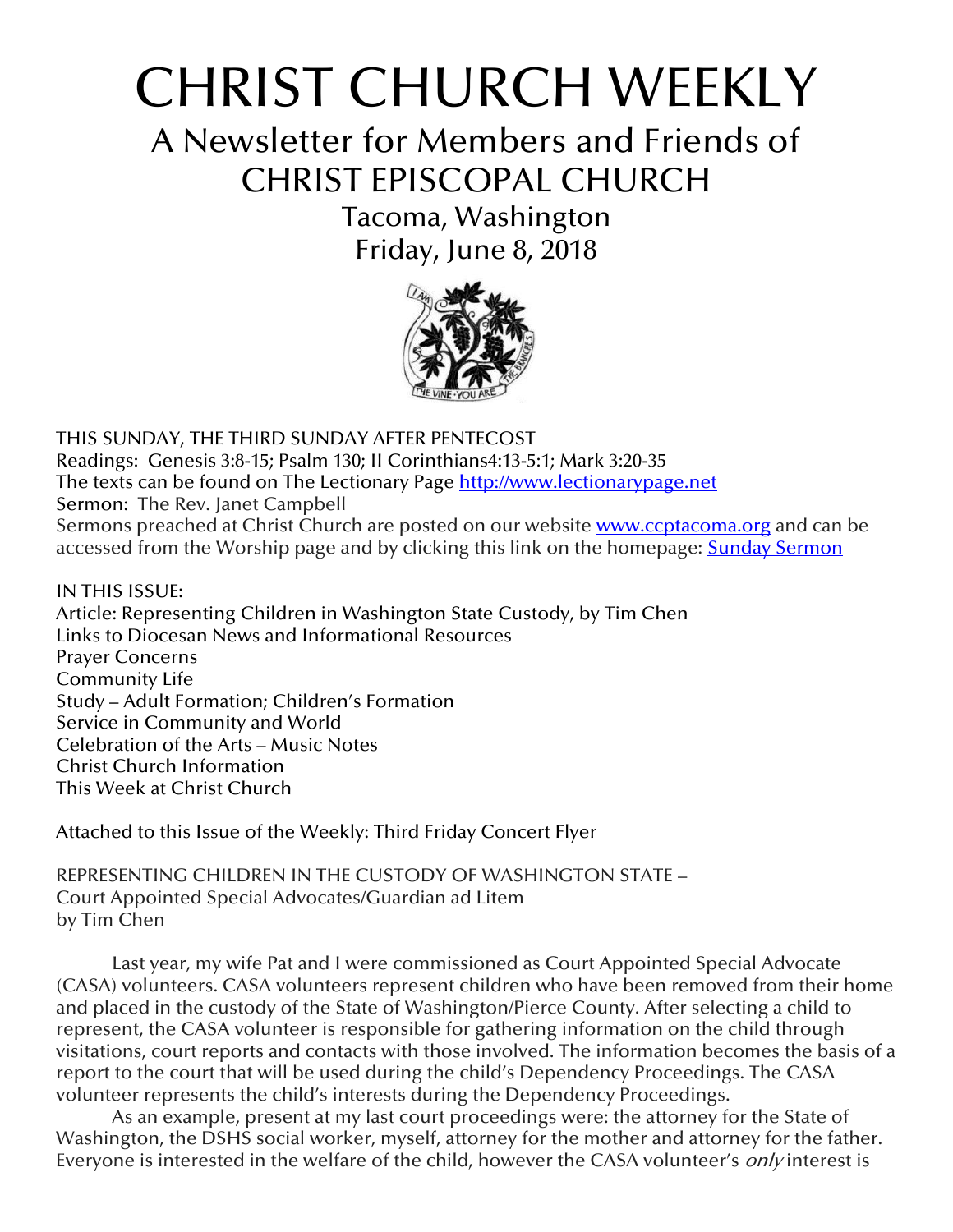the child. The best outcome of this approximately two-year process is the reuniting of the child with a parent. If a parent is not able during that period to demonstrate the ability to offer an appropriate home environment other options are explored.

Pat is representing a newborn boy. I am representing a young girl who is currently in kindergarten. We find the experience both rewarding and heart-wrenching. I am personally struggling with the instinct to jump in and "fix." However, that is not the role of a CASA. Our role is to seek, with the justice system, to develop a plan for a stable and safe home environment which will support the child over the many years leading to adulthood.

Every child in Child Protective Services is assigned either a CASA volunteer or Guardian ad Litem, a full-time employee of the court. We were told in training that Pierce County has a little over 200 CASA volunteers and approximately 1,500 children in Dependency Proceedings. The math is not very encouraging unless you believe that Pierce County has an enormous number of full-time court employees.

If this is a ministry that you feel called to investigate, further information is available on the Pierce County CASA web site [https://piercecasa.org/.](https://piercecasa.org/) Pat and I would be happy to discuss our experiences, though our current assignments are still a work in progress! Peace be with you, Tim and Pat Chen

#### LINKS TO DIOCESAN NEWS AND INFORMATIONAL RESOURCES:

Episcopal News Service: [www.episcopaldigitalnetwork.com/ens](http://www.episcopaldigitalnetwork.com/ens) -- electronic newspaper delivered to your inbox with news stories, responses to social and political events, and links to posts from various Episcopal bishops and leaders and from the broader church.

Episcopal Church on Facebook: [www.facebook.com/episcopal-news-service-260131260715544/](http://www.facebook.com/episcopal-news-service-260131260715544/) The Diocese of Olympia: [www.ecww.org](http://www.ecww.org/) The Diocesan website. Bishop Rickel's Blog: [www.bishoprickel.com](http://www.bishoprickel.com/)

## OUR LIFE OF WORSHIP AND PRAYER

#### THIS WEEK OUR PRAYERS ARE ASKED FOR:

Those in any kind of need, especially: Leslie; Kevin; Ethan; Natasha; Lindsay; Don; Charlie, John and their family; Steve and Laura Sattler; Brigitte; Elaine; Terry E.; Roberta and John Sweeny; Ramona; Rosemary C.; Dennis S; Edie; Alice; Jan; Ann S.; Kristin L; Dominic. Those who have died, especially: Kurt K.; Xu Chen; Barbara Gibbs; Bruce Derby, Jr; Myrtle Jaech.

For peace in the Middle East, Asia, Africa. For Refugees and Migrants. For a halt to violence between Israelis and Palestinians. For those living with chronic pain. For all working to resist bigotry, racism and violence. For all serving in the military. For all affected by extreme weather and natural disasters, especially volcano eruptions in Hawaii and Guatemala. For all affected by gun violence, for effective gun control and for safety in our schools, public places and homes. Diocesan Prayer Cycle: St. John, Gig Harbor; Faith, Poulsbo; St. Swithin, Forks.

Anglican Prayer Cycle: La Iglesia Anglicana de Mexico; The Most Revd Francisco Moreno, Presiding Bishop of La Iglesia Anglicana de Mexico and Bishop of Northern Mexico.

To request prayers in the Prayers of the Assembly, e-mai[l shannon@ccptacoma.org.](mailto:shannon@ccptacoma.org) If you are submitting a name other than your own, please ask permission from that person first. You must send the full name of the person in order for us to manage the prayer list, but first names only will be in the list of those in need. Last names will be used in the list of those who have died. Names stay on the list for one month unless renewed with Shannon.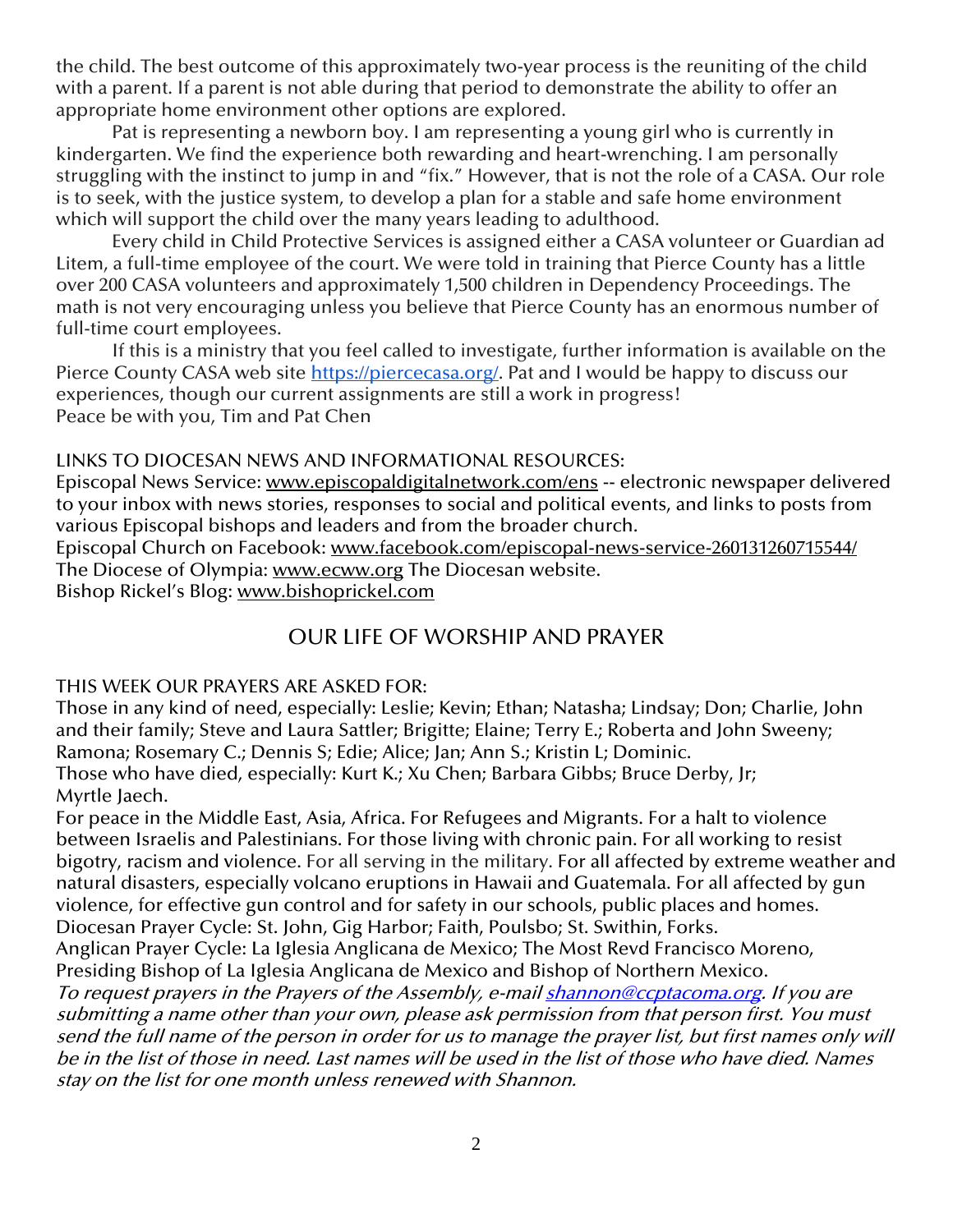# OUR LIFE IN COMMUNITY

PRESIDING BISHOP MICHAEL CURRY TO VISIT OUR DIOCESE June 14-17 –During his term in office, the Presiding Bishop makes an official visitation to each diocese of the Episcopal Church. His visitation to the Diocese of Olympia will include visits to the Diocese's Refugee Resettlement Office, the College for Congregational Development, and Chaplains on the Harbor in Aberdeen. Presiding Bishop Curry will also preach or speak at the following public events across the diocese: Thursday, June 14, 7:00 p.m. Saint Mark's Cathedral Seattle – preach at Evensong. Friday afternoon, June 15 (TBA) Saint Paul's, Bellingham – speak on The Jesus Movement. Saturday, June 16, 10:30 a.m. Saint John's, Olympia – a conversation between Bishop Rickel and Presiding Bishop Curry followed by a reception.

Sunday, June 17, 8:00 a.m. and 10:00 a.m. Saint Luke-San Lucas, Vancouver – preach at both liturgies.

YARDWORK AND BBQ AT AHAT (Affordable Housing and Healthcare) – Saturday, June 16, 10 a.m. – 2 p.m. Come help our neighbors at 3-Cedars Home for persons living with HIV/AIDS. Lend a hand with yardwork and general cleanup and then enjoy a BBQ. 3-Cedars is at 301 North L Street (just across the alley from Wells Hall). Please bring gloves, yard tools, your positive energy and smiling faces for this work/fun day. There is a sign-up sheet on the glass table in the church entryway or contact Amelia Carroll: **ameliac@wavecable.com** 

CHRIST CHURCH ANNUAL BEGINNING OF SUMMER BBQ – SUNDAY, JUNE 17, courtyard, following the 10:30 liturgy. Each year on Fathers' Day, the Sunday before the Summer Solstice, coffee hour becomes a picnic in the courtyard. Burgers, veggie burgers, hot dogs and their fixings are provided. Jordan Tribe, scheduled for coffee hour that day, will celebrate by concentrating on desserts. On behalf of the tribe, all are invited to bring side dishes beans, salads, maybe even casseroles. Put your thinking caps on. I know the results will be delicious and look forward to seeing (and tasting) them. Michael Polmanteer – Jordan Tribe

DOOR LOCK SAFETY POLICY – The Vestry requests that any Wells Hall or Trinity House door left unlocked for people to arrive for meetings, classes, etc. be monitored while it is unlocked. Once the meeting or class begins, please relock the door. If you are the one to unlock a door, please be sure it's locked when you leave. Be particularly careful with the office/library door. If you change the push button to un-locked, you must change it back to locked as soon as the door is left unattended. Please check it again when you leave, in case someone else may have unlocked it again. There have been no issues of concern. We'd just like to keep it that way. Thanks for your care for everyone's safety.

MINISTRY OF THE WEEK – THE FINANCE COMMITTEE – We give thanks this week for the ministry of our Finance Committee, which helps monitor the financial status of the parish, prepares the annual budget for the Vestry's review and approval, provides financial advice to the Vestry, organizes the yearly business practices review required by the church, and directs the work of the Sunday offering counters. This behind-the-scenes ministry is essential to our careful stewardship of all that God has entrusted to us at Christ Church. The group meets monthly. Interested in learning more? Contact Mother Campbell: *janet@ccptacoma.org.*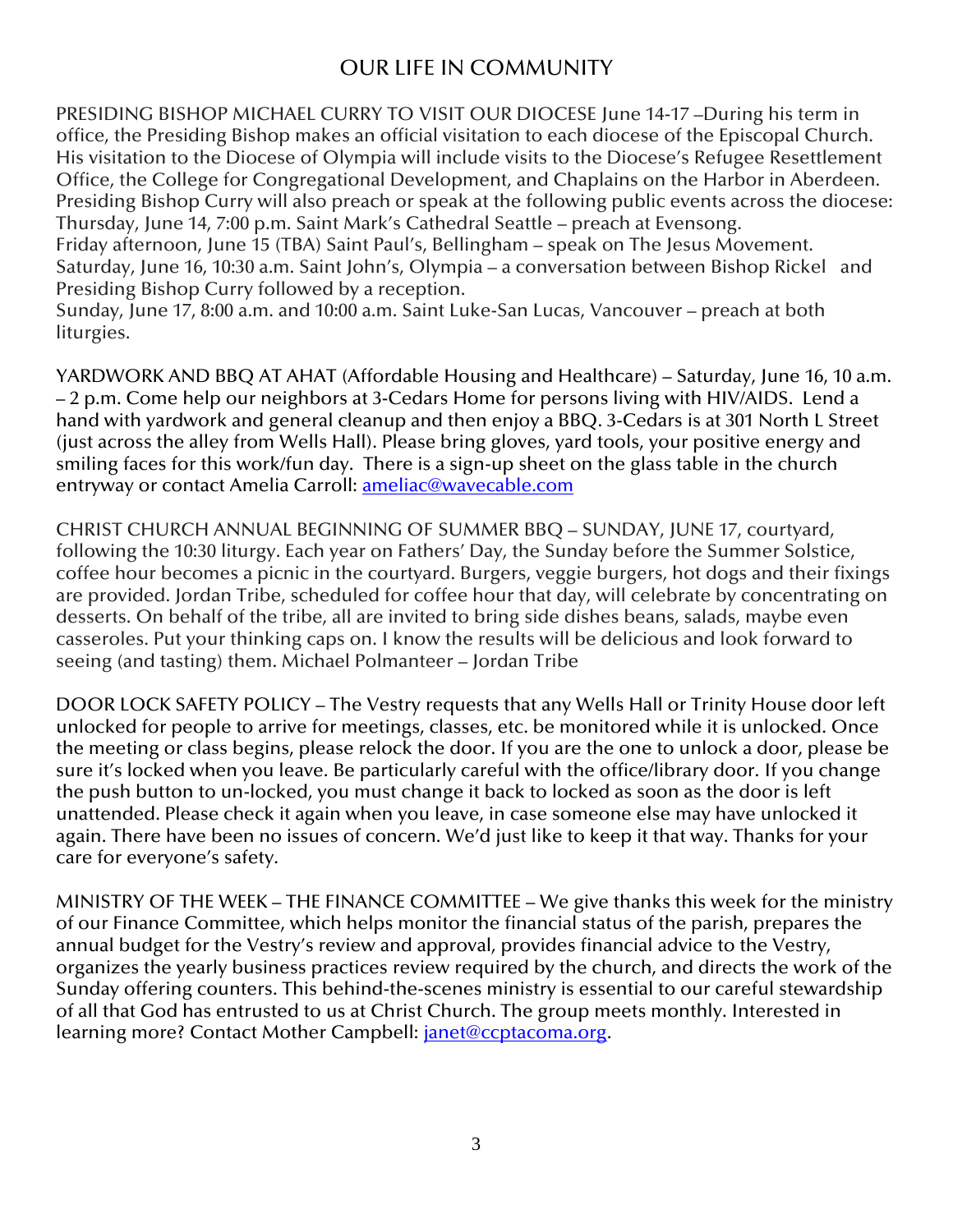# OUR LIFE OF FORMATION AND STUDY

## ADULT FORMATION

MONDAY BIBLE STUDY – 7:00 p.m., Library. The subject for the next few weeks is the Paul's Letter to the Philippians. Join us for good conversation and more than the occasional outburst of laughter.

THE MONTHLY READING GROUP – will meet at the home of Doug Dahlgren and Milana McLead at 6:30 p.m. on Sunday, July 1, to discuss the first half of *Sapiens: A Brief History* by Yuval Noah Harari. Everyone interested is welcome to attend. Questions? Contact Don Johnson at 253-566- 8747 [weddjohnson@msn.com.](mailto:weddjohnson@msn.com)

THE RACIAL JUSTICE READING GROUP – is on summer break and will resume in the fall – watch here for our next selection.

## CHILDREN'S FORMATION

SUNDAY SCHOOL is on summer recess and resumes on Gathering Sunday, September 16.

## OUR LIFE OF SERVICE IN COMMUNITY AND WORLD

SOCIAL JUSTICE ADVOCACY OPPORTUNITIES - Check out the display on the Wells Hall stage during coffee hour! Find information about rallies to attend, issues to write your Congresspeople about, meaningful movies to attend, and more.

The major focus from now through June 23 is participation in "The Poor People's Campaign—A National Call for Moral Revival," endorsed by Presiding Bishop Michael Curry, Bishop Rickel and bishops across the country. Every Monday at 2:00 p.m., there is a gathering on the Capitol steps in Olympia to call national attention to the enmeshed evils of systemic racism, systemic poverty, ecological devastation, and the war economy. The theme changes each week: on June 11 it will be Everybody's Got a Right to Live: Jobs, Income, the Right to Organize, Education, and Housing. Fran Blair will be glad to organize carpools.

Also on the near horizon: Faith Action Network (FAN) will hold its Spring Summit at First United Methodist Church in Bellevue on June 10 (2 – 4 PM) to share opportunities for advocacy and to strategize for the upcoming year about economic justice, healthcare, criminal justice, and the environment.

Also Sunday, June 10: Faith Action Network (FAN) will hold its Spring Summit at First United Methodist Church in Bellevue on from 2:00 – 4:00 p.m.) to share opportunities for advocacy and to strategize for the upcoming year about economic justice, healthcare, criminal justice, and the environment.

PRIDE PARADE SEATTLE – Sunday, June 24. Join Episcopalians from across the diocese to march in the Seattle LGBTQ Pride Parade. Last year 75 Episcopalians participated, including two from our parish. If you would like information about how to participate in this year's parade contact Robert Hicker at 253-592-2047. Help show that the Episcopal Church is a church for all people.

TACOMA LBGTQ PRIDE FESTIVAL 2018 - Saturday July 14, 12:00 noon to 5:00 p.m., in the 800 block of Pacific Avenue in downtown Tacoma. This is the fifth year Christ Church and three other Pierce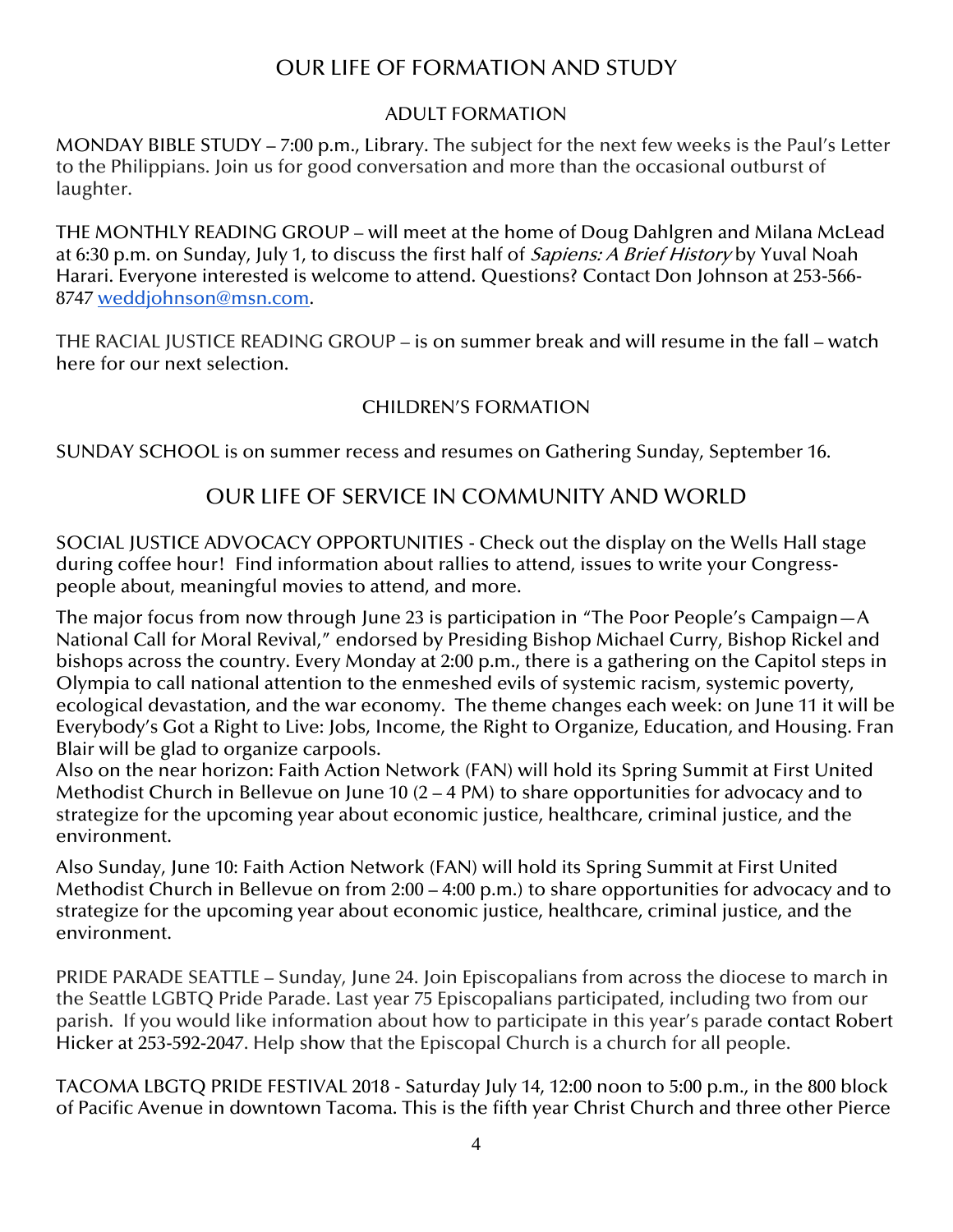County Episcopal Churches will share a booth at the Tacoma Pride Festival. If you would like to help with hospitality at the booth or have any questions, please contact Jim Limerick at 445 irl@gmail.com. This is a great opportunity to witness to the Episcopal Church's affirming welcome to all persons. The whole congregation is invited to join the fun.

FOOD BANK FOCUS FOR JUNE - Christ Church offers year-round support to the Nourish Food Bank. In addition to each month's focus, cans and boxes of all kinds of food are always welcome, including food for pets. Leave your gift in the baskets in the church entryway. *Donations are not* immediately delivered due to the food bank's limited days and hours of operation, so they MUST BE NON-PERISHABLE and in NEVER OPENED boxes or cans. June Focus: Canned fruit and vegetables.

## OUR LIFE CELEBRATING THE ARTS

## Music Notes

THANKS TO DR. THOMAS CLARK for serving as guest organist. Kathryn Nichols and Mark Brombaugh are on study leave, attending an ecumenical conference at the Yale University Institute of Sacred Music, reflecting on one of the most urgent concerns of our time—the sustainability of our planet home in the face of environmental damage, led by some of the foremost theologians and musicians from throughout the country. The focus will be on how worship, music, and art draw congregations into faithful relationship with God and creation. Preceding the conference they have arranged to visit several Episcopal churches in New York City, with opportunity to hear and play significant recently-installed pipe organs, as well as holding conversations with church music colleagues.

THE CHRIST CHURCH CHOIR IS ON SUMMER BREAK. New singers will be warmly welcomed into the choir in the fall. Rehearsals begin Thursday, September 13 at 7:30 p.m., and we sing again on September 16. Anyone considering joining is invited to have a conversation with the directors for more information about the nature of this commitment. Email: [Music@CCPTacoma.org.](mailto:Music@CCPTacoma.org)

#### CALLING ALL SINGERS

At the end of the summer, we will enjoy two Sundays with special choir participation at the 10:30 a.m. service, open to all who can carry a tune and attend one rehearsal.

## Schedule:

Sunday August 26, Men's Choir, with rehearsal on Thursday Aug. 23, 7:30-9 p.m. Sunday September 9, Women's Choir, with rehearsal on Thursday Sept. 6, 7:30-9 p.m.

Save these dates and be bold! This is a fun way to have a rich choral experience, gain some new skills with no long-term commitment, and enrich our worship life. Contact our music directors if you can sing with us so we may have music and seating organized. Email: [Music@CCPTacoma.org](mailto:Music@CCPTacoma.org)

THIRD FRIDAYS AT NOON RECITAL - June 15, 2018 at 12:10 p.m. Hear Organist Mina Choi, who is University Minister and Chapel Music Director at La Salle University, Philadelphia, PA, and Organist at Doylestown (PA) Presbyterian Church, play music of John Keeble, Henry Purcell, François Couperin, Bert Matter, and J. S. Bach. Currently she is a doctoral candidate in Organ and Harpsichord at the University of Illinois at Urbana-Champaign. Invite your friends to enjoy 40 minutes of delightful music with you.